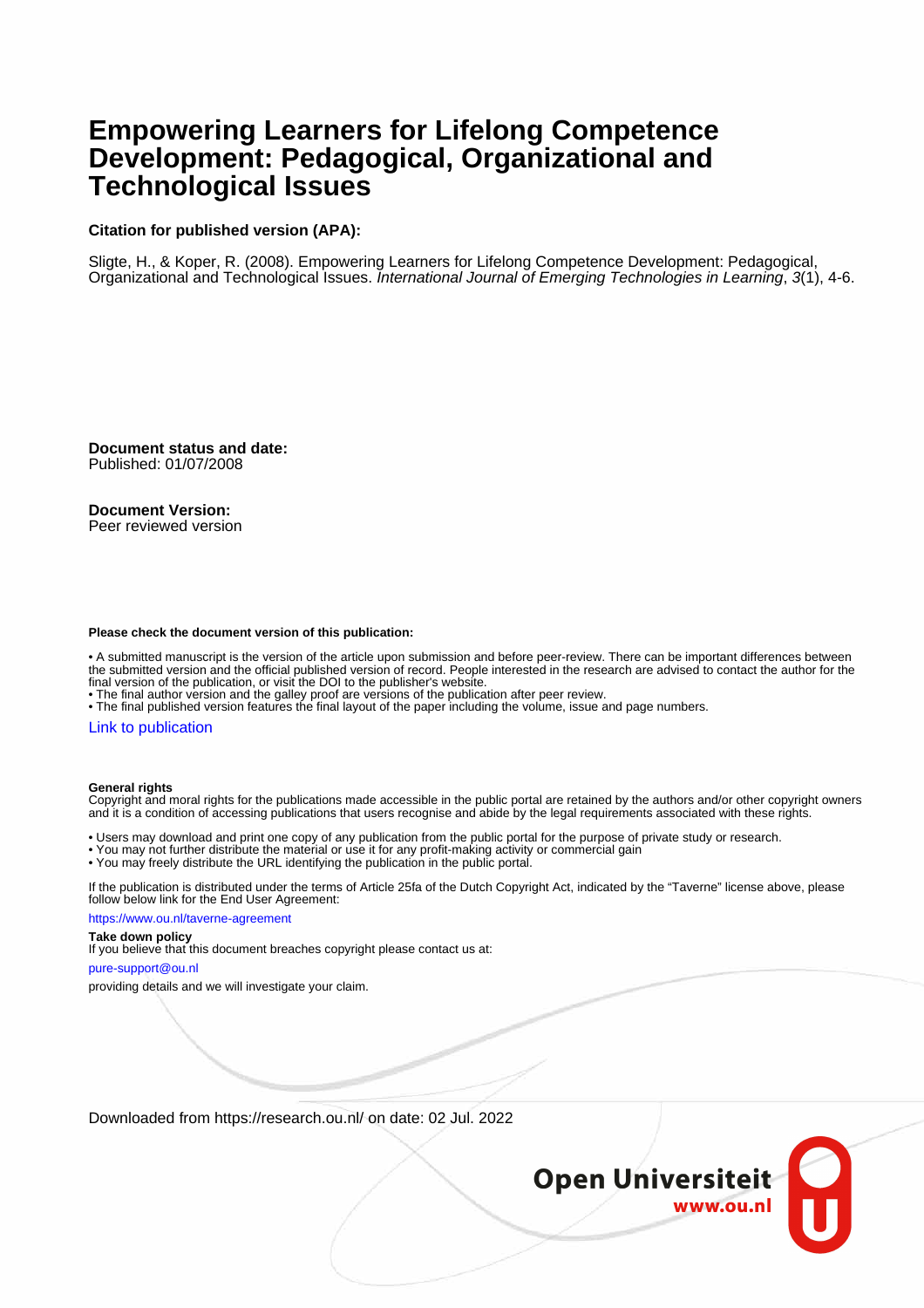# Empowering Learners for Lifelong Competence Development: Pedagogical, Organizational and Technological Issues

Henk Sligte<sup>1</sup> and Rob Koper<sup>2</sup>

<sup>1</sup> University of Amsterdam, SCO-Kohnstamm Institute, Amsterdam, The Netherlands 2 Open University, Educational Technology Expertise Centre, Heerlen, The Netherlands

### I.INTRODUCTION

Early April 2008 an Open Workshop was organized by the EU 6th Framework Integrated Project TENCompetence. The objective of the workshop was to identify and analyze current research and technologies in the fields that provide design guidelines and evidence for powerful interfaces, interaction and navigation support, and tailor-made competence development opportunities for individual learners, teams and organizations. Especially open source infrastructures were thought to be interesting, infrastructures that contain all the services to (further) develop competences, using a variety of distributed knowledge resources (including actors), learning activities, units of learning and learning routes/programs that are available online.

For the workshop short papers were invited that were accepted after a peer review process. About half of these papers were written on the basis of work in progress within the TENCompetence project, the other half reported on research, trends and practical experiences in this rapidly growing field of support for lifelong learning.

As a follow-up to the workshop the presenters were invited to submit full papers that underwent a more rigorous review process. The result can be found in this issue of the International Journal of Emerging Technologies in Learning.

### II.TENCOMPETENCE

TENCompetence is a 4-year EU-funded Integrated IST-TEL project aiming at the development of a technical and organizational infrastructure for lifelong competence development. This infrastructure is composed of opensource, standards-based, sustainable and innovative technology. Through the infrastructure resources for learning become available, varying in scope, size and complexity, in combination with access to learning communities of actors. With this freely available infrastructure the European Union aims to boost the European ambitions of the Knowledge Society, by providing all European citizens, SMEs and other organizations easy access to facilities that enable the lifelong development of competencies and expertise in the various occupations and fields of knowledge.

### III.LIFELONG COMPETENCE DEVELOPMENT

 In this section we will introduce the reader of this special issue to the core concepts: competence and lifelong competence development. The TENCompetence project is directed at the development of personal abilities/competences to support employability and personal growth in our modern knowledge society. The trend in our society is that jobs are changing very fast, people will have to be employable in multiple jobs, functions and roles during their lifes. They will also act in many different real or virtual social communities, taking multiple roles and identities. Because of the increased complexity of tasks people should have expertise at a higher level and have to work in multidisciplinary teams to accomplish tasks. The expertise that people should develop in our society should be adaptable instead of routine based [2]. Persons should be able to take new tasks or roles and learn and adapt as quickly as possible to the new situation.

This is a challenge for the organisation of our educational institutions. More and more learning during life is of an informal or non-formal nature (Livingstone, ). Also, a modern society wants to provide their citizens with high quality jobs and sufficient free time to develop personal skills and social relationships that are not work related, but of importance for the quality of life.

There are at least two key factors to facilitate lifelong competence development:

First of all, we should overcome the barriers to lifelong learning. Longworth [3] summarizes the barriers to lifelong learning as follows:

- 1. Poor family culture of learning, low aspiration, low self-esteem, bad childhood experience of learning (mental barriers).
- 2. Lack of finance to participate, and lack of study facilities at home (financial barriers).
- 3. Distance to educational provision for a large number of students (access barriers).
- 4. Learning provision which not geared to the needs and characteristics of lifelong learners and does not sufficiently take into account the individual differences and circumstances of learners during life (learning design barriers).
- 5. Learning providers who supply information which is inadequate in attracting people to learning and fail to en-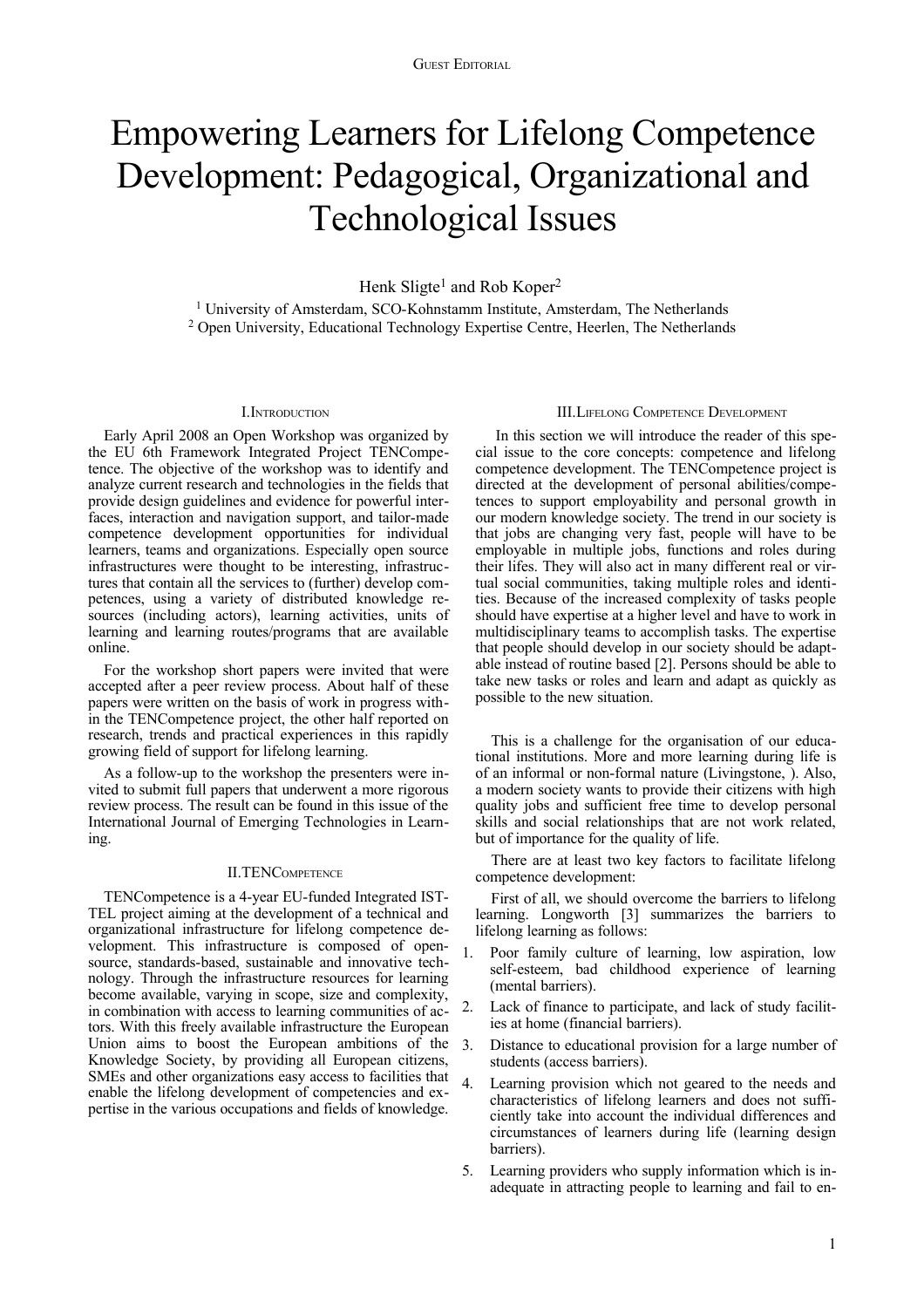sure that people have access to good-quality advice about learning opportunities throughout their lives (information barriers).

A second issue is that we should stimulate the exchange of knowledge and experience in (the by nature distributed) professional communities. There are still many professional areas that do not have the means for more informal knowledge exchange, and like modern guilds, help novices to become experts by natural, contextualized means of guidance at the workplace. Besides this informal knowledge exchange, also offerings of courses and events that match the needs of the knowledge worker should be realised.

As a consequence of these two issues we need to revise the structures we provide for learning and assessment. It also changes our perception towards learning fundamentally. In the traditional view, learning is separated from working and living. Learning is perceived as something that you do in schools or universities. A teacher is leading you into learning. This leads to the provision of standard career facilities in our society: a persons starts to follow primary, secondary, post-secondary education. When a professional starting qualification is attained one starts to work, build a career and sometimes some training courses are followed. This model should be revised fundamentally to keep up with the current developments in learning technologies and the demands of our society. We need a vision of learning, were learning is back were it belongs: as an integral part of your whole life, just like eating, drinking and breathing. You cannot stop learning and due to the ever changing job demands, new people you meet, new technologies and products introduced and the availability of a huge amount of open content we are heading into the direction that a second career path is developing, comparable with the self-made man in the past. However, in the past these self-made man were rare, only with a strong motivation and devoting they were able to attain good careers. To facilitate the knowledge society we should provide services for everyone to become a self-made human. Examples of these services are:

- Assessment services that are able to assess prior informal learning and experience (APL).
- Tools like ePortfolios that provide a basis for self-reflection and the generation of CVs.
- $\Box$  Services that help you with the creation of feasible and efficient personal development plans.
- $\Box$  Services that help communities to exchange knowledge and experience and to work and learn together
- Services that provides support during learning.

 All these services should be available through Internet and/or mobile devices to allow to integrate them in the context of use.

This special issue addresses research into many of these different aspects: means to setup communities, new ways of assessment, flexible training of professionals, adaptive learning designs and the exchange of multimedia knowledge resources.

### IV.THE PAPERS IN THIS ISSUE

In this section we will shortly introduce the eleven papers of this special issue.

The paper of Hotham & Rich provides an architecture for a large scale informal e-learning network. They conclude that it became clear that besides informal learning such a network should combine informal learning with formal learning elements.

The second paper from Reynolds and Heller concentrates on a pilot course in the public health sector, that is aimed at building competences in the public health sector in developing countries. The course is delivered through the People's Open Access Educational Initiative in order to test whether it is feasible to provide an online accredited diploma through the network.

The paper of Mason, MacNeill, Murphy and Ross provides a method to make teachers more aware of the learners perspective and to provide a structured way to articulate, design, evaluate and share learning designs. The model uses the 8 Learning Events Model as it is developed in Liẽge. The paper provides an evaluation of the approach.

The paper of Krassen, Nikolova, Ilieva and Stefanova describes a first experiment that has been performed with the Personal Competence Manager as it is developed in the TENCompetence project. It concentrated on the upgrading of the ICT skills of teacher trainers. The evaluation showed that the approach was successful and highly appreciated by the learners.

The fifth paper of Schoonenboom et al builds further on the Krassen et al paper: it provides an experiment to explore the effects of the Personal Competence Manager in practice. Five hypothesis were tested with 44 teachers in two conditions. The results showed that in the experimental condition more people passed the final competence assessment test.

The paper of Berlanga et al introduces the design of a ePortfolio system that can interact with the TENCompetence Personal Competence manager as tested in the papers by Krassen and Schoonenboom.

The next paper of Elliot discusses alternative ways of assessment needed for lifelong learning, informal learning and learning in the Web 2.0 arena. It compares the assessment 1.0 approach with the assessment 2.0 approach.

The paper of Angehrn and Maxwell describes the design of the TENTube tool that is used for connections within a social networks based on shared videos. The underlying hypothesis is that a higher connectedness of people to other people and to relevant assessts will motivate them to participate more actively and increase system usage.

The next paper of Wills et al is more technical in nature. It is focused on a delivery engine (ASDEL) for assessments that are modeled to the open standards IMS QTI. The paper concludes with a load testing of the system.

The paper of Pérez-Sanagustín et al presents an IMS Learning Design based template to support dialogic learning, an approach that can be used in lifelong learning with adults. The template has been tested by two designers/practitioners who have created dialogic learning based learning events with it.

The paper of Marenzi et al analysis the posibility to integrate social software into the TENCompetence infrastructure and identifies challenges involved.